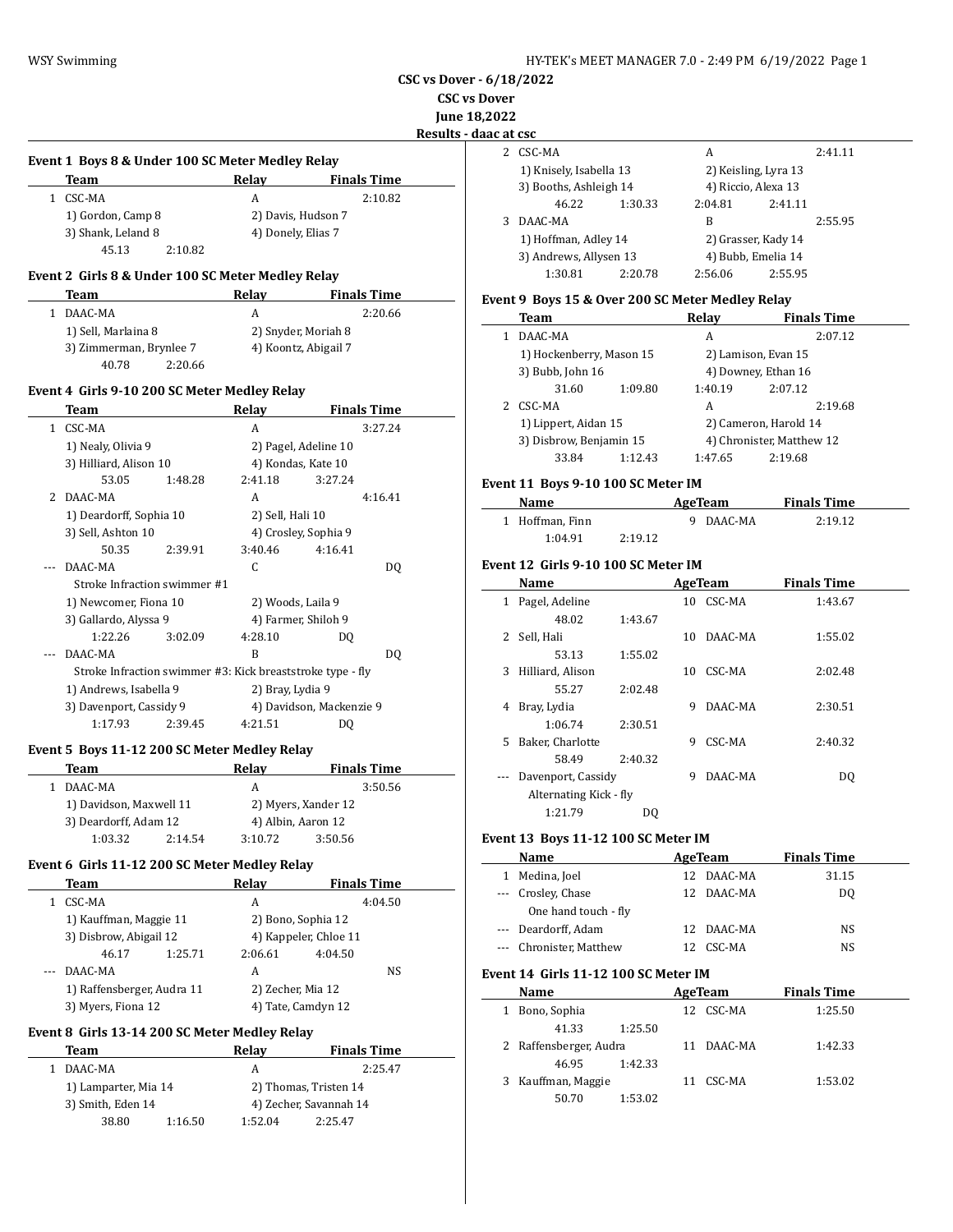| HY-TEK's MEET MANAGER 7.0 - 2:49 PM 6/19/2022 Page 2 |  |  |
|------------------------------------------------------|--|--|
|------------------------------------------------------|--|--|

**CSC vs Dover - 6/18/2022**

**CSC vs Dover**

**June 18,2022**

**Results - daac at csc**

|    | 3 Gordon, Camp    | 8 | CSC-MA  | 27.95  |
|----|-------------------|---|---------|--------|
| 4  | Byers, Charles    | 7 | CSC-MA  | x30.72 |
| 5. | Donely, Elias     | 7 | CSC-MA  | x32.56 |
| 6. | Richwine, Barrett | 8 | CSC-MA  | x33.27 |
| 7  | Gralski, Dade     | 7 | CSC-MA  | x34.14 |
| 8  | Myers, Xavier     | 7 | DAAC-MA | 38.63  |
| 9  | Luke, Dutrey      |   | CSC-MA  | x45.81 |
| 10 | Sipe, Henry       | 6 | CSC-MA  | x52.26 |

#### **Event 20 Girls 8 & Under 25 SC Meter Freestyle**

|   | Name              |   | AgeTeam | <b>Finals Time</b> |  |
|---|-------------------|---|---------|--------------------|--|
| 1 | Sell, Marlaina    | 8 | DAAC-MA | 20.37              |  |
|   | 2 Wenger, Averie  |   | CSC-MA  | 30.57              |  |
| 3 | Hill, Erin        | 8 | CSC-MA  | 31.99              |  |
| 4 | Wiest, Teresa     | 8 | CSC-MA  | 32.28              |  |
|   | 5 Koontz, Abigail |   | DAAC-MA | 38.56              |  |
| 6 | Nikoloff, Ansley  | 6 | CSC-MA  | x49.77             |  |
|   | Richwine, Tenley  | 6 | CSC-MA  | x1:00.65           |  |

#### **Event 21 Boys 9-10 50 SC Meter Freestyle**

| Name          |                   |    | AgeTeam | <b>Finals Time</b> |  |
|---------------|-------------------|----|---------|--------------------|--|
|               | 1 Samuelson, John | 10 | CSC-MA  | 40.00              |  |
| 2 Hill, Colin |                   | 10 | CSC-MA  | 45.86              |  |
|               | 3 Byers, Wyatt    | 10 | CSC-MA  | 46.01              |  |
|               | 4 Smith, Ethan    | 10 | DAAC-MA | 46.66              |  |
|               | 5 Hoffman, Finn   | 9  | DAAC-MA | 52.45              |  |
| 6             | Sipe, Maximillian |    | CSC-MA  | x1:05.00           |  |

#### **Event 22 Girls 9-10 50 SC Meter Freestyle**

|       | Name                | AgeTeam |         | <b>Finals Time</b> |  |
|-------|---------------------|---------|---------|--------------------|--|
| 1     | Deardorff, Sophia   | 10      | DAAC-MA | 43.78              |  |
| 2     | Davis, Lorelei      | 10      | CSC-MA  | 45.20              |  |
| 3     | Kondas, Kate        | 10      | CSC-MA  | 46.08              |  |
| 4     | Sipes, Elliot       | 9       | CSC-MA  | 51.10              |  |
| 5     | Wenger, Camryn      | 10      | CSC-MA  | x56.04             |  |
| 6     | Dutrey, Nina        | 9       | CSC-MA  | x56.08             |  |
| 7     | Davidson, Mackenzie | 9       | DAAC-MA | 57.05              |  |
| 8     | Baker, Charlotte    | 9       | CSC-MA  | x1:00.97           |  |
| 9     | Kaden, Madelyn      | 9       | CSC-MA  | x1:01.87           |  |
| 10    | Crosley, Sophia     | 9       | DAAC-MA | 1:02.52            |  |
| 11    | Mack, Skylar        | 9       | CSC-MA  | x2:40.51           |  |
|       | Gallardo, Alyssa    | 9       | DAAC-MA | X1:01.01           |  |
| $---$ | Newcomer, Fiona     | 10      | DAAC-MA | X1:05.37           |  |
|       | Andrews, Isabella   | 9       | DAAC-MA | X1:06.26           |  |
|       | Farmer, Shiloh      | 9       | DAAC-MA | X1:12.35           |  |

# **Event 23 Boys 11-12 50 SC Meter Freestyle**

|   | Name                |    | AgeTeam    | <b>Finals Time</b> |  |
|---|---------------------|----|------------|--------------------|--|
|   | 1 Thomas, Tayyon    |    | 12 DAAC-MA | 33.54              |  |
|   | 2 Samuelson, Luke   |    | 12 CSC-MA  | 36.44              |  |
| 3 | Nikoloff, Andon     | 11 | CSC-MA     | 38.89              |  |
| 4 | Napoli, Joseph      | 11 | CSC-MA     | 43.82              |  |
|   | 5 Davidson, Maxwell | 11 | DAAC-MA    | 44.50              |  |
| 6 | Myers, Xander       |    | 12 DAAC-MA | 49.22              |  |
| 7 | White, Brandon      | 11 | CSC-MA     | x56.93             |  |
| 8 | Williams, Collin    | 11 | CSC-MA     | x1:00.24           |  |
|   | Lam, Wyatt          |    | 12 DAAC-MA | X49.83             |  |

|          | (Event 14 Girls 11-12 100 SC Meter IM) |         |    |            |                    |  |
|----------|----------------------------------------|---------|----|------------|--------------------|--|
|          | <b>Name</b>                            |         |    | AgeTeam    | <b>Finals Time</b> |  |
| 4        | Donley, Ella                           |         |    | 11 CSC-MA  | 1:57.91            |  |
|          | 55.27                                  | 1:57.91 |    |            |                    |  |
| 5.       | Tate, Camdyn                           |         |    | 12 DAAC-MA | 2:00.76            |  |
|          | 55.03                                  | 2:00.76 |    |            |                    |  |
| $\cdots$ | Grim, Ellie                            |         | 11 | DAAC-MA    | DO.                |  |
|          | Non-simultaneous arms - fly            |         |    |            |                    |  |
|          | 1:03.37                                | DO      |    |            |                    |  |
|          |                                        |         |    |            |                    |  |

#### **Event 15 Boys 13-14 100 SC Meter IM**

| Name                  |         |    | AgeTeam | <b>Finals Time</b> |  |
|-----------------------|---------|----|---------|--------------------|--|
| Cameron, Harold<br>1  |         | 14 | CSC-MA  | 1:17.62            |  |
| 37.68                 | 1:17.62 |    |         |                    |  |
| 2 Gallagher, Kingston |         | 13 | DAAC-MA | 1:22.89            |  |
| 38.00                 | 1:22.89 |    |         |                    |  |
| Downey, Owen<br>3     |         | 13 | DAAC-MA | 1:23.73            |  |
| 40.26                 | 1:23.73 |    |         |                    |  |
| White, Matthew<br>4   |         | 13 | CSC-MA  | 1:36.09            |  |
| 44.24                 | 1:36.09 |    |         |                    |  |

### **Event 16 Girls 13-14 100 SC Meter IM**

|    | Name               |         |    | AgeTeam    | <b>Finals Time</b> |  |
|----|--------------------|---------|----|------------|--------------------|--|
| 1  | Booths, Ashleigh   |         |    | 14 CSC-MA  | 1:20.12            |  |
|    | 36.89              | 1:20.12 |    |            |                    |  |
|    | 2 Thomas, Tristen  |         |    | 14 DAAC-MA | 1:22.10            |  |
|    | 37.53              | 1:22.10 |    |            |                    |  |
|    | 3 Zecher, Savannah |         |    | 14 DAAC-MA | 1:31.23            |  |
|    | 43.84              | 1:31.23 |    |            |                    |  |
| 4  | Hoffman, Adley     |         |    | 14 DAAC-MA | 1:33.68            |  |
|    | 42.58              | 1:33.68 |    |            |                    |  |
| 5. | Knisely, Isabella  |         | 13 | CSC-MA     | 1:37.12            |  |
|    | 46.81              | 1:37.12 |    |            |                    |  |
| 6  | Laboy, Ariana      |         | 14 | CSC-MA     | 1:40.37            |  |
|    | 46.04              | 1:40.37 |    |            |                    |  |

#### **Event 17 Boys 15 & Over 100 SC Meter IM**

|    | Name                 |         |     | AgeTeam    | <b>Finals Time</b> |  |
|----|----------------------|---------|-----|------------|--------------------|--|
|    | 1 Hockenberry, Mason |         |     | 15 DAAC-MA | 1:09.22            |  |
|    | 31.25                | 1:09.22 |     |            |                    |  |
|    | 2 Fleming, Connor    |         | 18. | DAAC-MA    | 1:14.88            |  |
|    | 33.22                | 1:14.88 |     |            |                    |  |
| 3. | Lamison, Evan        |         |     | 15 DAAC-MA | 1:16.60            |  |
|    | 37.76                | 1:16.60 |     |            |                    |  |
| 4  | Disbrow, Benjamin    |         |     | 15 CSC-MA  | 1:23.12            |  |
|    | 38.33                | 1:23.12 |     |            |                    |  |

#### **Event 18 Girls 15 & Over 100 SC Meter IM**

| <b>Name</b>        | AgeTeam |  |            | <b>Finals Time</b> |  |
|--------------------|---------|--|------------|--------------------|--|
| 1 Craig, MaryAlice |         |  | 16 DAAC-MA | 1:21.27            |  |
| 38.46              | 1:21.27 |  |            |                    |  |
| 2 Albin, Allison   |         |  | 16 DAAC-MA | 1:36.78            |  |
| 46.05              | 1:36.78 |  |            |                    |  |

# **Event 19 Boys 8 & Under 25 SC Meter Freestyle**

| Name            | AgeTeam  | <b>Finals Time</b> |
|-----------------|----------|--------------------|
| 1 Shank, Leland | 8 CSC-MA | 26.00              |
| 2 Davis, Hudson | 7 CSC-MA | 27.00              |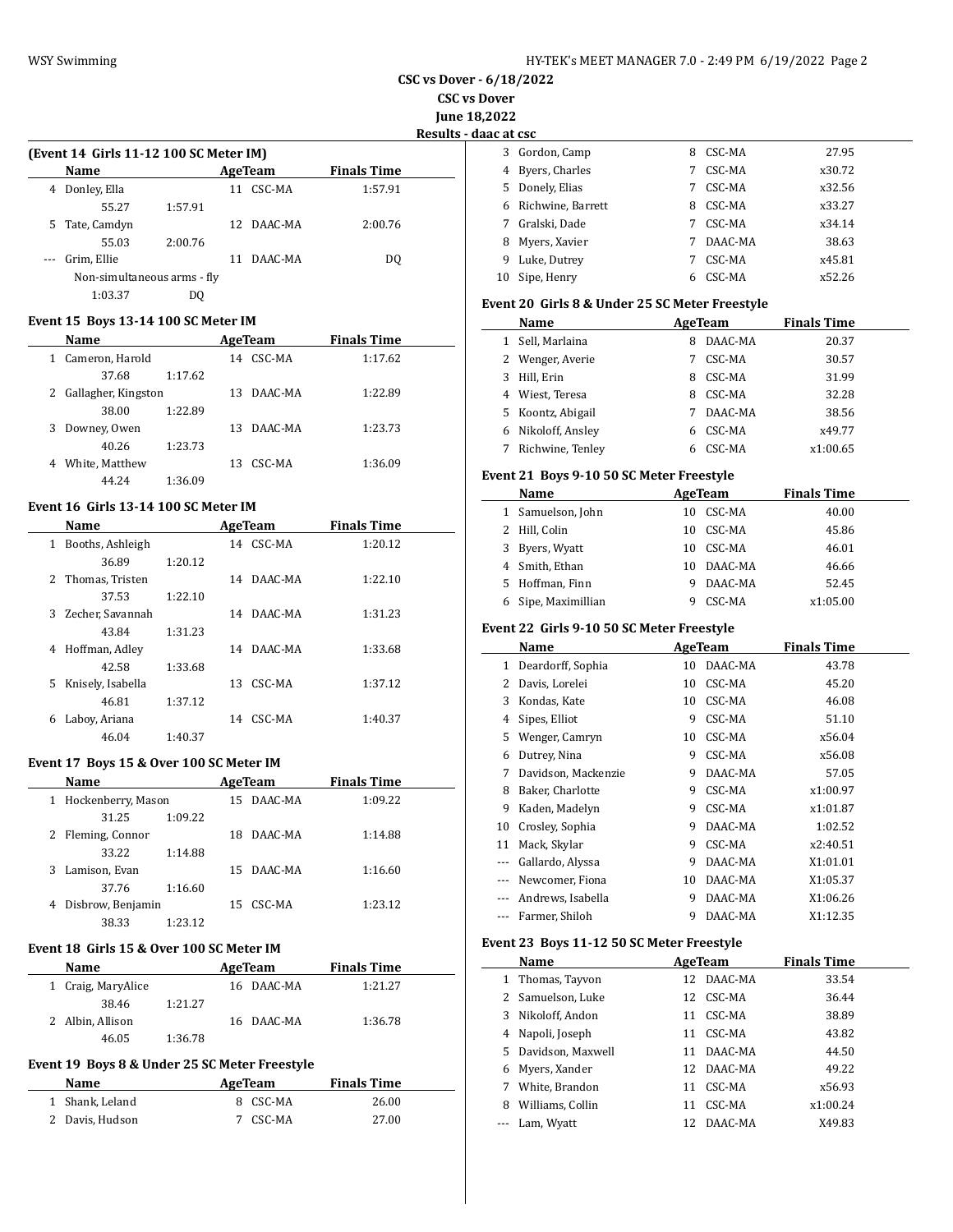**CSC vs Dover - 6/18/2022 CSC vs Dover**

**June 18,2022**

**Results - daac at csc**

|     | Event 24 Girls 11-12 50 SC Meter Freestyle       |                          |                    | Е |
|-----|--------------------------------------------------|--------------------------|--------------------|---|
|     | Name                                             | AgeTeam Finals Time      |                    |   |
|     | 1 Bono, Sophia                                   | 12 CSC-MA                | 33.97              |   |
|     | 2 Zecher, Mia                                    | 12 DAAC-MA               | 34.76              |   |
|     | 3 Gooden, Breanna                                | 12 CSC-MA                | 36.44              |   |
|     | 4 Davis, Charlotte                               | 12 CSC-MA                | 38.21              |   |
|     | 5 Kappeler, Chloe                                | 11 CSC-MA                | x38.34             |   |
|     | 6 Baker, Caroline                                | 11 CSC-MA                | x42.59             |   |
|     | 7 Myers, Fiona                                   | 12 DAAC-MA               | 43.20              |   |
|     | 8 Donley, Ella                                   | 11 CSC-MA                | x45.92             |   |
|     | 9 Knapp, Adalynn                                 | 12 CSC-MA                | x48.74             |   |
| --- | Irvine, Makenna                                  | 11 DAAC-MA               | X51.57             |   |
|     | Event 25 Boys 13-14 50 SC Meter Freestyle        |                          |                    |   |
|     | Name                                             | <b>Example 2</b> AgeTeam | <b>Finals Time</b> | E |
|     | 1 Myers, Brogan                                  | 14 DAAC-MA               | 28.49              |   |
|     | 2 Kazakavich, Sam                                | 14 CSC-MA                | 31.85              |   |
|     | 3 Bledsoe, Nick                                  | 14 DAAC-MA               | 34.76              |   |
|     | 4 Peters, Josh                                   | 13 CSC-MA                | 43.94              |   |
|     | 5 Glass, Jayson                                  | 13 CSC-MA                | 46.42              |   |
|     | Event 26 Girls 13-14 50 SC Meter Freestyle       |                          |                    |   |
|     | Name                                             | <b>AgeTeam</b>           | <b>Finals Time</b> |   |
|     | 1 Lamparter, Mia                                 | 14 DAAC-MA               | 32.94              | E |
|     | 2 Smith, Eden                                    | 14 DAAC-MA               | 33.31              |   |
|     | 3 Riccio, Alexa                                  | 13 CSC-MA                | 36.38              |   |
|     | 4 Bubb, Emelia                                   | 14 DAAC-MA               | 37.26              |   |
|     | 5 Keisling, Lyra                                 | 13 CSC-MA                | 39.94              |   |
|     | 6 Miller, Quincy                                 | 13 CSC-MA                | 40.29              |   |
|     | --- Grasser, Kady                                | 14 DAAC-MA               | X39.80             |   |
|     | Event 27 Boys 15 & Over 50 SC Meter Freestyle    |                          |                    |   |
|     | Name<br><u> 1990 - Johann Barbara, p</u> ersonal | AgeTeam                  | <b>Finals Time</b> |   |
|     | 1 Downey, Ethan                                  | 16 DAAC-MA               | 27.64              |   |
|     | 2 Bubb, John                                     | 16 DAAC-MA               | 27.99              |   |
|     | 3 Lippert, Aidan                                 | 15 CSC-MA                | 29.40              |   |
|     | 4 Fleming, Connor                                | 18 DAAC-MA               | 30.25              |   |
|     | Event 28 Girls 15 & Over 50 SC Meter Freestyle   |                          |                    |   |
|     | Name                                             | AgeTeam Finals Time      |                    |   |
| 1   | Craig, Nora                                      | 17 DAAC-MA               | 32.08              |   |
| 2   | Albin, Allison                                   | 16<br>DAAC-MA            | 33.59              |   |
| 3   | Thompson, Cheney                                 | 18 CSC-MA                | 39.67              | Е |
|     | Event 29 Boys 8 & Under 25 SC Meter Backstroke   |                          |                    |   |
|     | Name                                             | <b>AgeTeam</b>           | <b>Finals Time</b> |   |
|     | 1 Davis, Hudson                                  | CSC-MA<br>7              | 30.48              |   |
| 2   | Gordon, Camp                                     | CSC-MA<br>8              | 33.32              |   |
| 3   | Donely, Elias                                    | 7 CSC-MA                 | 50.46              |   |
|     | 4 Gralski, Dade                                  | 7 CSC-MA                 | x51.68             |   |
| 5   | Byers, Charles                                   | 7 CSC-MA                 | x51.91             |   |
|     | 6 Luke, Dutrey                                   | 7 CSC-MA                 | x53.10             | E |
| 7   | Myers, Xavier                                    | 7 DAAC-MA                | 55.39              |   |
| --- | Richwine, Barrett                                | 8 CSC-MA                 | XDQ                |   |
|     | Delay initiating turn after past vertical        |                          |                    |   |
| --- | Sipe, Henry                                      | 6 CSC-MA                 | DQ                 |   |
|     | Shoulders past vertical toward breast            |                          |                    |   |

| <b>Event 30 Girls 8 &amp; Under 25 SC Meter Backstroke</b> |                                           |   |         |                    |  |  |  |
|------------------------------------------------------------|-------------------------------------------|---|---------|--------------------|--|--|--|
|                                                            | Name                                      |   | AgeTeam | <b>Finals Time</b> |  |  |  |
|                                                            | Seretti, Cecelia                          | 8 | CSC-MA  | 32.01              |  |  |  |
|                                                            | 2 Wiest, Teresa                           | 8 | CSC-MA  | 33.67              |  |  |  |
| 3                                                          | Wenger, Averie                            |   | CSC-MA  | 34.38              |  |  |  |
|                                                            | 4 Zimmerman, Brynlee                      |   | DAAC-MA | 37.11              |  |  |  |
| 5.                                                         | Richwine, Tenley                          |   | CSC-MA  | x1:27.59           |  |  |  |
|                                                            | --- Koontz, Abigail                       |   | DAAC-MA | DO.                |  |  |  |
|                                                            | Delay initiating turn after past vertical |   |         |                    |  |  |  |

| --- Nikoloff, Ansley                  |  | 6 CSC-MA | D <sub>0</sub> |  |
|---------------------------------------|--|----------|----------------|--|
| Shoulders past vertical toward breast |  |          |                |  |
| ---    Hill. Erin                     |  | 8 CSC-MA | DO             |  |
| Shoulders past vertical toward breast |  |          |                |  |

#### **Event 31 Boys 9-10 50 SC Meter Backstroke**

|    | Name                 |     | AgeTeam    | <b>Finals Time</b> |  |
|----|----------------------|-----|------------|--------------------|--|
|    | Hill, Colin          | 10. | CSC-MA     | 52.53              |  |
|    | 2 Samuelson, John    | 10. | CSC-MA     | 55.07              |  |
| 3  | Jackson, Robert      |     | 10 DAAC-MA | 55.77              |  |
|    | 4 Hilliard, Benjamin | 9   | CSC-MA     | 1:08.44            |  |
| 5. | Byers, Wyatt         | 10. | CSC-MA     | x1:09.09           |  |
|    | Sipe, Maximillian    | 9   | CSC-MA     | x1:35.55           |  |

# **Event 32 Girls 9-10 50 SC Meter Backstroke**

|              | Name                                      |    | AgeTeam | <b>Finals Time</b> |  |  |  |  |
|--------------|-------------------------------------------|----|---------|--------------------|--|--|--|--|
| $\mathbf{1}$ | Hilliard, Alison                          | 10 | CSC-MA  | 52.99              |  |  |  |  |
| 2            | Nealy, Olivia                             | 9  | CSC-MA  | 57.43              |  |  |  |  |
| 3            | Davis, Lorelei                            | 10 | CSC-MA  | 1:01.35            |  |  |  |  |
| 4            | Baker, Charlotte                          | 9  | CSC-MA  | x1:01.46           |  |  |  |  |
| 5            | Bray, Lydia                               | 9  | DAAC-MA | 1:02.06            |  |  |  |  |
| 6            | Wenger, Camryn                            | 10 | CSC-MA  | x1:05.98           |  |  |  |  |
| 7            | Dutrey, Nina                              | 9  | CSC-MA  | x1:06.80           |  |  |  |  |
| 8            | Kaden, Madelyn                            | 9  | CSC-MA  | x1:12.57           |  |  |  |  |
| 9            | Davenport, Cassidy                        | 9  | DAAC-MA | 1:15.77            |  |  |  |  |
| 10           | Woods, Laila                              | 9  | DAAC-MA | 1:26.42            |  |  |  |  |
| 11           | Mack, Skylar                              | 9  | CSC-MA  | x2:38.00           |  |  |  |  |
|              | Farmer, Shiloh                            | 9  | DAAC-MA | X1:17.47           |  |  |  |  |
|              | Andrews, Isabella                         | 9  | DAAC-MA | X1:22.17           |  |  |  |  |
|              | Gallardo, Alyssa                          | 9  | DAAC-MA | X1:24.26           |  |  |  |  |
|              | Sipes, Elliot                             | 9  | CSC-MA  | DQ                 |  |  |  |  |
|              | Delay initiating turn after past vertical |    |         |                    |  |  |  |  |

# **Event 33 Boys 11-12 50 SC Meter Backstroke**

|    | Name               | AgeTeam |            | <b>Finals Time</b> |  |
|----|--------------------|---------|------------|--------------------|--|
| 1  | Napoli, Joseph     | 11      | CSC-MA     | 57.66              |  |
|    | 2 White, Brandon   | 11      | CSC-MA     | 1:14.32            |  |
|    | 3 Williams, Collin | 11      | CSC-MA     | 1:18.41            |  |
|    | 4 Myers, Xander    |         | 12 DAAC-MA | 1:18.50            |  |
| 5. | Davidson, Maxwell  | 11      | DAAC-MA    | 1:24.53            |  |
|    | --- Lam, Wyatt     | 12.     | DAAC-MA    | X1:09.39           |  |

#### **Event 34 Girls 11-12 50 SC Meter Backstroke**

| Name               |    | AgeTeam   | <b>Finals Time</b> |  |
|--------------------|----|-----------|--------------------|--|
| 1 Disbrow, Abigail |    | 12 CSC-MA | 42.15              |  |
| 2 Gooden, Breanna  |    | 12 CSC-MA | 47.54              |  |
| 3 Davis, Charlotte |    | 12 CSC-MA | 48.60              |  |
| 4 Donley, Ella     | 11 | CSC-MA    | x54.61             |  |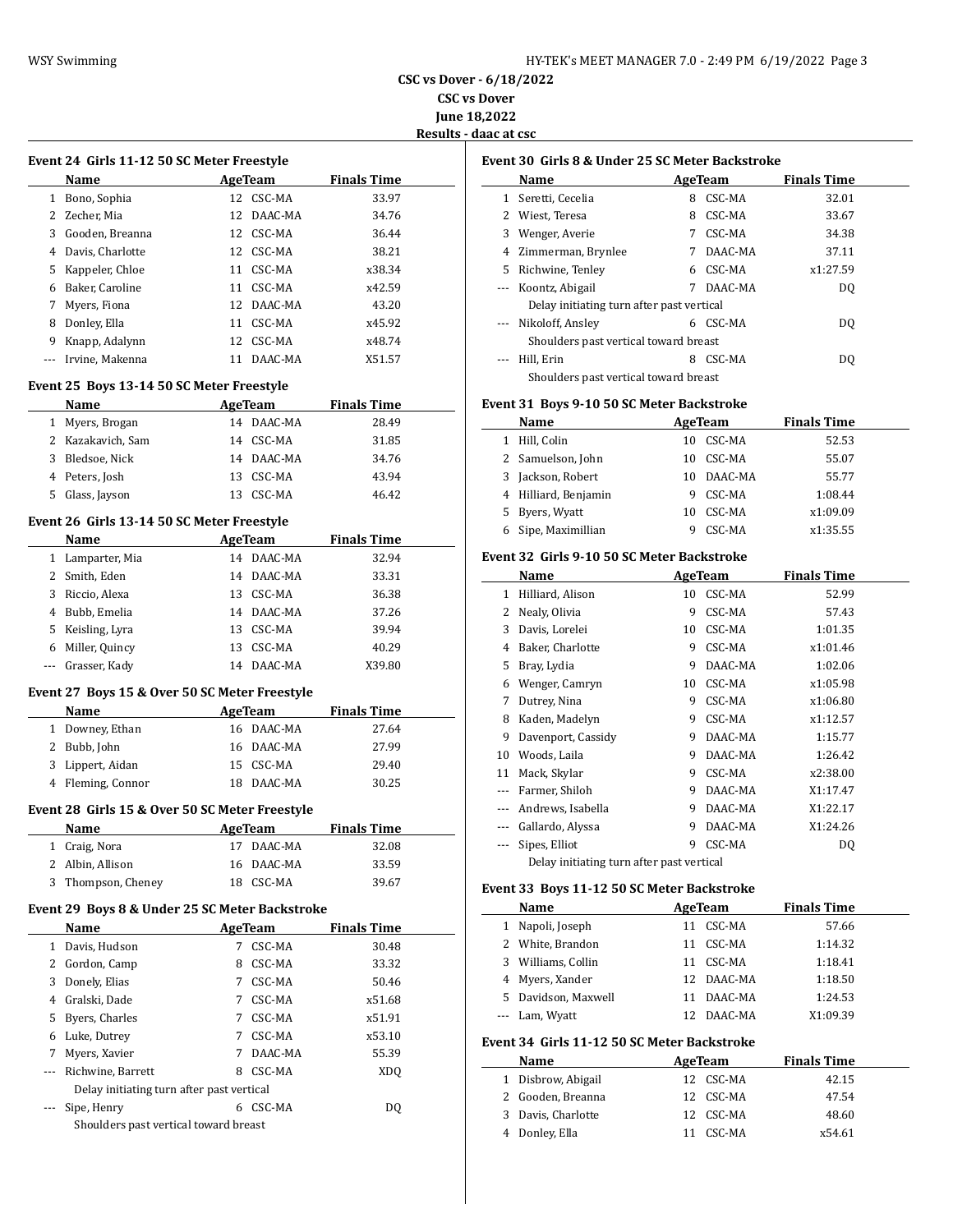6 Davidson, Mackenzie 9 DAAC-MA 2:09.29

**CSC vs Dover - 6/18/2022**

**CSC vs Dover**

**June 18,2022 Results - daac at csc**

 $\overline{\phantom{a}}$ 

 $\overline{\phantom{a}}$ 

 $\frac{1}{2}$ 

**(Event 34 Girls 11-12 50 SC Meter Backstroke) Name Age Team Finals Time** 5 Tate, Camdyn 12 DAAC-MA 58.34 6 Grim, Ellie 11 DAAC-MA 1:06.66 7 Lamison, Jorja 11 DAAC-MA 1:16.15 --- Knapp, Adalynn 12 CSC-MA DQ

Multiple strokes past vertical at turn

#### **Event 35 Boys 13-14 50 SC Meter Backstroke**

|   | <b>Name</b>          | AgeTeam |            | <b>Finals Time</b> |  |
|---|----------------------|---------|------------|--------------------|--|
| 1 | Downey, Owen         | 13.     | DAAC-MA    | 40.38              |  |
|   | 2 Bledsoe, Nick      |         | 14 DAAC-MA | 44.98              |  |
| 3 | White, Matthew       |         | 13 CSC-MA  | 48.90              |  |
|   | 4 Glass, Jayson      |         | 13 CSC-MA  | 1:00.44            |  |
|   | --- Peters, Josh     | 13.     | CSC-MA     | DO.                |  |
|   | Not on back off wall |         |            |                    |  |

#### **Event 36 Girls 13-14 50 SC Meter Backstroke**

|    | <b>Name</b>         |    | AgeTeam    | <b>Finals Time</b> |
|----|---------------------|----|------------|--------------------|
|    | 1 Hoffman, Adley    |    | 14 DAAC-MA | 40.86              |
|    | 2 Knisely, Isabella |    | 13 CSC-MA  | 49.81              |
| 3  | Bubb, Emelia        |    | 14 DAAC-MA | 50.31              |
|    | 4 Andrews, Allysen  |    | 13 DAAC-MA | 50.65              |
| 5. | Keisling, Lyra      | 13 | CSC-MA     | 52.23              |

#### **Event 37 Boys 15 & Over 50 SC Meter Backstroke**

| <b>Name</b>          | AgeTeam |            | <b>Finals Time</b> |       |
|----------------------|---------|------------|--------------------|-------|
| 1 Hockenberry, Mason |         | 15 DAAC-MA |                    | 31.64 |
| 2 Lippert, Aidan     |         | 15 CSC-MA  |                    | 34.54 |
| 3 Fleming, Connor    |         | 18 DAAC-MA |                    | 35.34 |

# **Event 38 Girls 15 & Over 50 SC Meter Backstroke**

|   | Name                                      |         |    | AgeTeam    | <b>Finals Time</b> |  |
|---|-------------------------------------------|---------|----|------------|--------------------|--|
| 1 | Craig, Nora                               |         | 17 | DAAC-MA    | 37.96              |  |
|   | Event 39 Boys 9-10 100 SC Meter Freestyle |         |    |            |                    |  |
|   | Name                                      |         |    | AgeTeam    | <b>Finals Time</b> |  |
|   | Jackson, Robert                           |         |    | 10 DAAC-MA | 1:37.83            |  |
|   | 44.82                                     | 1:37.83 |    |            |                    |  |
|   | 2 Smith, Ethan                            |         | 10 | DAAC-MA    | 1:49.06            |  |
|   | 49.81                                     | 1:49.06 |    |            |                    |  |
| 3 | Hill. Colin                               |         | 10 | CSC-MA     | 1:52.27            |  |

| 51.12          | 1:52.27 |           |         |
|----------------|---------|-----------|---------|
| 4 Byers, Wyatt |         | 10 CSC-MA | 1:53.71 |
| 52.76          | 1:53.71 |           |         |

#### **Event 40 Girls 9-10 100 SC Meter Freestyle**

|   | Name              |         |    | AgeTeam | <b>Finals Time</b> |
|---|-------------------|---------|----|---------|--------------------|
| 1 | Pagel, Adeline    |         | 10 | CSC-MA  | 1:26.86            |
|   | 41.98             | 1:26.86 |    |         |                    |
| 2 | Kondas, Kate      |         | 10 | CSC-MA  | 1:39.12            |
|   | 46.82             | 1:39.12 |    |         |                    |
| 3 | Deardorff, Sophia |         | 10 | DAAC-MA | 1:45.30            |
|   | 46.04             | 1:45.30 |    |         |                    |
| 4 | Sell, Ashton      |         | 10 | DAAC-MA | 1:50.03            |
|   | 1:34.11           | 1:50.03 |    |         |                    |
| 5 | Nealy, Olivia     |         | 9  | CSC-MA  | 1:54.33            |
|   | 53.42             | 1:54.33 |    |         |                    |

# 59.79 2:09.29

# **Event 41 Boys 11-12 100 SC Meter Freestyle**

|   | Name                |         |    | AgeTeam    | <b>Finals Time</b> |  |
|---|---------------------|---------|----|------------|--------------------|--|
| 1 | Chronister, Matthew |         |    | 12 CSC-MA  | 1:13.56            |  |
|   | 34.19               | 1:13.56 |    |            |                    |  |
| 2 | Thomas, Tayyon      |         | 12 | DAAC-MA    | 1:16.67            |  |
|   | 35.96               | 1:16.67 |    |            |                    |  |
| 3 | Nikoloff, Andon     |         | 11 | CSC-MA     | 1:34.06            |  |
|   | 42.56               | 1:34.06 |    |            |                    |  |
| 4 | Albin, Aaron        |         |    | 12 DAAC-MA | 1:39.85            |  |
|   | 46.07               | 1:39.85 |    |            |                    |  |
| 5 | Napoli, Joseph      |         | 11 | CSC-MA     | 1:45.88            |  |
|   | 49.96               | 1:45.88 |    |            |                    |  |
| 6 | Myers, Xander       |         |    | 12 DAAC-MA | 1:52.94            |  |
|   | 52.09               | 1:52.94 |    |            |                    |  |
| 7 | Lam, Wyatt          |         |    | 12 DAAC-MA | x2:19.83           |  |
|   | 1:03.13             | 2:19.83 |    |            |                    |  |

# **Event 42 Girls 11-12 100 SC Meter Freestyle**

|    | Name                 |         |    | AgeTeam    | <b>Finals Time</b> |  |
|----|----------------------|---------|----|------------|--------------------|--|
| 1  | Bono, Sophia         |         |    | 12 CSC-MA  | 1:18.26            |  |
|    | 37.41                | 1:18.26 |    |            |                    |  |
| 2. | Zecher, Mia          |         |    | 12 DAAC-MA | 1:22.33            |  |
|    | 38.90                | 1:22.33 |    |            |                    |  |
| 3  | Disbrow, Abigail     |         |    | 12 CSC-MA  | 1:22.46            |  |
|    | 40.82                | 1:22.46 |    |            |                    |  |
| 4  | Gooden, Breanna      |         |    | 12 CSC-MA  | 1:28.95            |  |
|    | 41.95                | 1:28.95 |    |            |                    |  |
| 5. | Kappeler, Chloe      |         |    | 11 CSC-MA  | x1:29.54           |  |
|    | 42.49                | 1:29.54 |    |            |                    |  |
| 6  | Raffensberger, Audra |         |    | 11 DAAC-MA | 1:32.01            |  |
|    | 43.80                | 1:32.01 |    |            |                    |  |
| 7  | Baker, Caroline      |         |    | 11 CSC-MA  | x1:35.11           |  |
|    | 45.08                | 1:35.11 |    |            |                    |  |
| 8  | Irvine, Makenna      |         | 11 | DAAC-MA    | 2:03.34            |  |
|    | 54.85                | 2:03.34 |    |            |                    |  |

#### **Event 43 Boys 13-14 100 SC Meter Freestyle**

|   | Name                |         |    | AgeTeam | <b>Finals Time</b> |  |
|---|---------------------|---------|----|---------|--------------------|--|
|   | Myers, Brogan       |         | 14 | DAAC-MA | 1:02.55            |  |
|   | 29.59               | 1:02.55 |    |         |                    |  |
| 2 | Cameron, Harold     |         | 14 | CSC-MA  | 1:08.92            |  |
|   | 32.90               | 1:08.92 |    |         |                    |  |
| 3 | Gallagher, Kingston |         | 13 | DAAC-MA | 1:09.43            |  |
|   | 33.12               | 1:09.43 |    |         |                    |  |
| 4 | Kazakavich, Sam     |         | 14 | CSC-MA  | 1:16.69            |  |
|   | 36.21               | 1:16.69 |    |         |                    |  |
| 5 | Glass, Jayson       |         | 13 | CSC-MA  | 1:45.92            |  |
|   | 51.45               | 1:45.92 |    |         |                    |  |

# **Event 44 Girls 13-14 100 SC Meter Freestyle**

| Name |                    |         | AgeTeam   | <b>Finals Time</b> |  |
|------|--------------------|---------|-----------|--------------------|--|
|      | 1 Booths, Ashleigh |         | 14 CSC-MA | 1:09.32            |  |
|      | 33.78              | 1:09.32 |           |                    |  |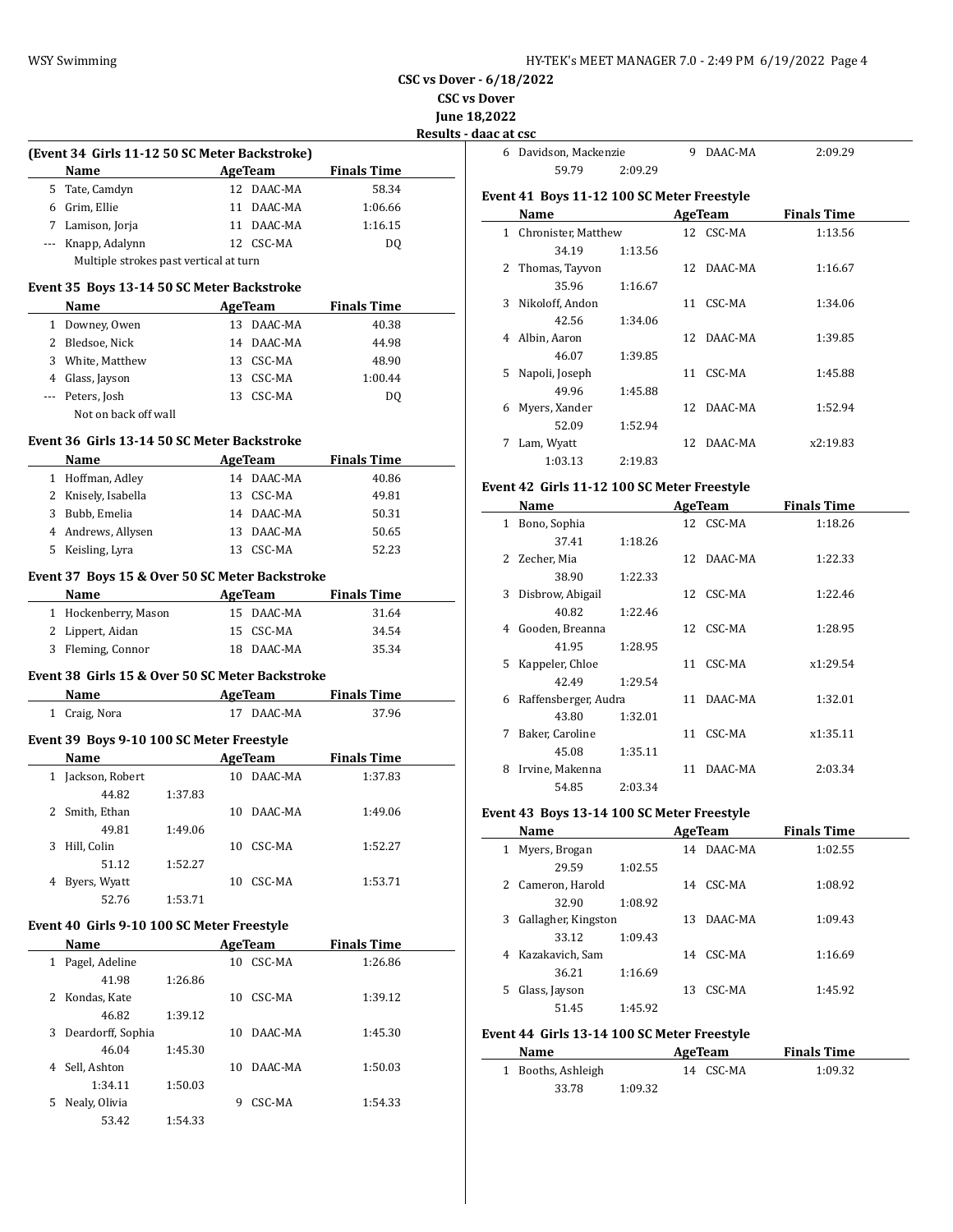**CSC vs Dover - 6/18/2022 CSC vs Dover**

**June 18,2022**

**Results - daac at csc**

 $\overline{\phantom{a}}$ 

 $\sim$ 

|   | (Event 44 Girls 13-14 100 SC Meter Freestyle) |         |    |         |                    |  |  |  |  |  |
|---|-----------------------------------------------|---------|----|---------|--------------------|--|--|--|--|--|
|   | Name                                          |         |    | AgeTeam | <b>Finals Time</b> |  |  |  |  |  |
|   | 2 Lamparter, Mia                              |         | 14 | DAAC-MA | 1:12.22            |  |  |  |  |  |
|   | 33.96                                         | 1:12.22 |    |         |                    |  |  |  |  |  |
| 3 | Hoffman, Adley                                |         | 14 | DAAC-MA | 1:19.30            |  |  |  |  |  |
|   | 37.40                                         | 1:19.30 |    |         |                    |  |  |  |  |  |
| 4 | Bubb, Emelia                                  |         | 14 | DAAC-MA | 1:24.60            |  |  |  |  |  |
|   | 39.04                                         | 1:24.60 |    |         |                    |  |  |  |  |  |
| 5 | Miller, Quincy                                |         | 13 | CSC-MA  | 1:32.17            |  |  |  |  |  |
|   | 44.30                                         | 1:32.17 |    |         |                    |  |  |  |  |  |
| 6 | Whalen, Olivia                                |         | 13 | CSC-MA  | 1:40.87            |  |  |  |  |  |
|   | 46.18                                         | 1:40.87 |    |         |                    |  |  |  |  |  |

#### **Event 45 Boys 15 & Over 100 SC Meter Freestyle**

| Name                |         | AgeTeam    | <b>Finals Time</b> |  |
|---------------------|---------|------------|--------------------|--|
| Downey, Ethan<br>1  |         | 16 DAAC-MA | 1:00.19            |  |
| 28.57               | 1:00.19 |            |                    |  |
| Bubb, John          |         | 16 DAAC-MA | 1:01.79            |  |
| 28.80               | 1:01.79 |            |                    |  |
| Lippert, Aidan<br>3 |         | 15 CSC-MA  | 1:06.56            |  |
| 31.91               | 1:06.56 |            |                    |  |

# **Event 46 Girls 15 & Over 100 SC Meter Freestyle**

| Name               |         |    | AgeTeam    | <b>Finals Time</b> |         |
|--------------------|---------|----|------------|--------------------|---------|
| 1 Craig, MaryAlice |         |    | 16 DAAC-MA |                    | 1:09.99 |
| 33.12              | 1:09.99 |    |            |                    |         |
| 2 Craig, Nora      |         | 17 | DAAC-MA    |                    | 1:13.39 |
| 34.51              | 1:13.39 |    |            |                    |         |
| 3 Thompson, Cheney |         | 18 | CSC-MA     |                    | 1:31.59 |
| 41.74              | 1:31.59 |    |            |                    |         |

# **Event 47 Boys 8 & Under 25 SC Meter Breaststroke**

 $\overline{a}$ 

| <b>Name</b>             |   | AgeTeam | <b>Finals Time</b> |  |
|-------------------------|---|---------|--------------------|--|
| 1 Davis, Hudson         |   | CSC-MA  | 44.05              |  |
| 2 Shank, Leland         | 8 | CSC-MA  | 46.76              |  |
| --- Myers, Xavier       |   | DAAC-MA | DO                 |  |
| Downward butterfly kick |   |         |                    |  |

#### **Event 48 Girls 8 & Under 25 SC Meter Breaststroke**

| Name               | AgeTeam  |           | <b>Finals Time</b> |  |
|--------------------|----------|-----------|--------------------|--|
| 1 Sell, Marlaina   |          | 8 DAAC-MA | 31.48              |  |
| 2 Snyder, Moriah   |          | 8 DAAC-MA | 38.02              |  |
| 3 Seretti, Cecelia | 8 CSC-MA |           | 38.58              |  |

#### **Event 49 Boys 9-10 50 SC Meter Breaststroke**

| Name                 | AgeTeam   | <b>Finals Time</b> |  |
|----------------------|-----------|--------------------|--|
| 1 Hilliard, Benjamin | 9 CSC-MA  | 1:15.76            |  |
| 2 Hoffman, Finn      | 9 DAAC-MA | 1:23.72            |  |

# **Event 50 Girls 9-10 50 SC Meter Breaststroke**

|    | Name             | AgeTeam |         | <b>Finals Time</b> |
|----|------------------|---------|---------|--------------------|
|    | Pagel, Adeline   | 10      | CSC-MA  | 51.47              |
| 2  | Sell, Hali       | 10      | DAAC-MA | 57.46              |
| 3  | Hilliard, Alison | 10      | CSC-MA  | 1:05.55            |
| 4  | Dutrey, Nina     | 9       | CSC-MA  | 1:08.31            |
| 5. | Sipes, Elliot    | 9       | CSC-MA  | x1:11.47           |
| 6  | Crosley, Sophia  | 9       | DAAC-MA | 1:23.14            |
|    | Newcomer, Fiona  |         | DAAC-MA | 1:32.83            |

|   | Name                  |     | AgeTeam    | <b>Finals Time</b> |  |
|---|-----------------------|-----|------------|--------------------|--|
|   | 1 Thomas, Tayvon      |     | 12 DAAC-MA | 42.45              |  |
|   | Chronister, Matthew   |     | 12 CSC-MA  | 42.66              |  |
| 3 | Crosley, Chase        |     | 12 DAAC-MA | 50.29              |  |
|   | 4 Samuelson, Luke     |     | 12 CSC-MA  | 51.09              |  |
|   | 5 Nikoloff, Andon     | 11. | CSC-MA     | 53.74              |  |
|   | --- Davidson, Maxwell |     | DAAC-MA    | X1:25.36           |  |

# **Event 52 Girls 11-12 50 SC Meter Breaststroke**

|   | Name               | AgeTeam    | <b>Finals Time</b> |
|---|--------------------|------------|--------------------|
| 1 | Zecher, Mia        | 12 DAAC-MA | 45.77              |
|   | 2 Kappeler, Chloe  | 11 CSC-MA  | 50.94              |
|   | 3 Myers, Fiona     | 12 DAAC-MA | 53.97              |
|   | 4 Baker, Caroline  | 11 CSC-MA  | 59.78              |
|   | 5 Kauffman, Maggie | CSC-MA     | 1:02.86            |
|   | Lamison, Jorja     | DAAC-MA    | 1:04.13            |

#### **Event 53 Boys 13-14 50 SC Meter Breaststroke**

|    | Name                  | AgeTeam    | <b>Finals Time</b> |  |
|----|-----------------------|------------|--------------------|--|
|    | 1 Cameron, Harold     | 14 CSC-MA  | 39.34              |  |
|    | 2 Gallagher, Kingston | 13 DAAC-MA | 46.22              |  |
|    | 3 Kazakavich, Sam     | 14 CSC-MA  | 48.93              |  |
|    | 4 White, Matthew      | 13 CSC-MA  | 51.10              |  |
| 5. | Bledsoe, Nick         | 14 DAAC-MA | 52.79              |  |

#### **Event 54 Girls 13-14 50 SC Meter Breaststroke**

| Name               | AgeTeam    | <b>Finals Time</b> |  |
|--------------------|------------|--------------------|--|
| 1 Thomas, Tristen  | 14 DAAC-MA | 37.90              |  |
| 2 Keisling, Lyra   | 13 CSC-MA  | 45.94              |  |
| 3 Zecher, Savannah | 14 DAAC-MA | 46.30              |  |
| 4 Riccio, Alexa    | 13 CSC-MA  | 48.74              |  |
| 5 Grasser, Kady    | 14 DAAC-MA | 48.86              |  |
| Whalen, Olivia     | CSC-MA     | 56.42              |  |

#### **Event 55 Boys 15 & Over 50 SC Meter Breaststroke**

| Name                | AgeTeam    | <b>Finals Time</b> |  |
|---------------------|------------|--------------------|--|
| 1 Downey Ethan      | 16 DAAC-MA | 37.10              |  |
| 2 Lamison, Evan     | 15 DAAC-MA | 38.36              |  |
| 3 Disbrow, Benjamin | 15 CSC-MA  | 42.91              |  |

#### **Event 56 Girls 15 & Over 50 SC Meter Breaststroke**

| Name               | AgeTeam    | <b>Finals Time</b> |
|--------------------|------------|--------------------|
| 1 Craig, MaryAlice | 16 DAAC-MA | 41.94              |
| 2 Laboy, Ariana    | 14 CSC-MA  | 50.00              |
| 3 Thompson, Cheney | 18 CSC-MA  | 52.21              |

#### **Event 57 Boys 8 & Under 25 SC Meter Butterfly**

| Name            | AgeTeam  | <b>Finals Time</b> |
|-----------------|----------|--------------------|
| 1 Shank, Leland | 8 CSC-MA | 37.52              |

#### **Event 58 Girls 8 & Under 25 SC Meter Butterfly**

| Name                 | AgeTeam   | <b>Finals Time</b> |
|----------------------|-----------|--------------------|
| 1 Snyder, Moriah     | 8 DAAC-MA | 26.76              |
| 2 Seretti, Cecelia   | 8 CSC-MA  | 37.52              |
| 3 Zimmerman, Brynlee | DAAC-MA   | 39.25              |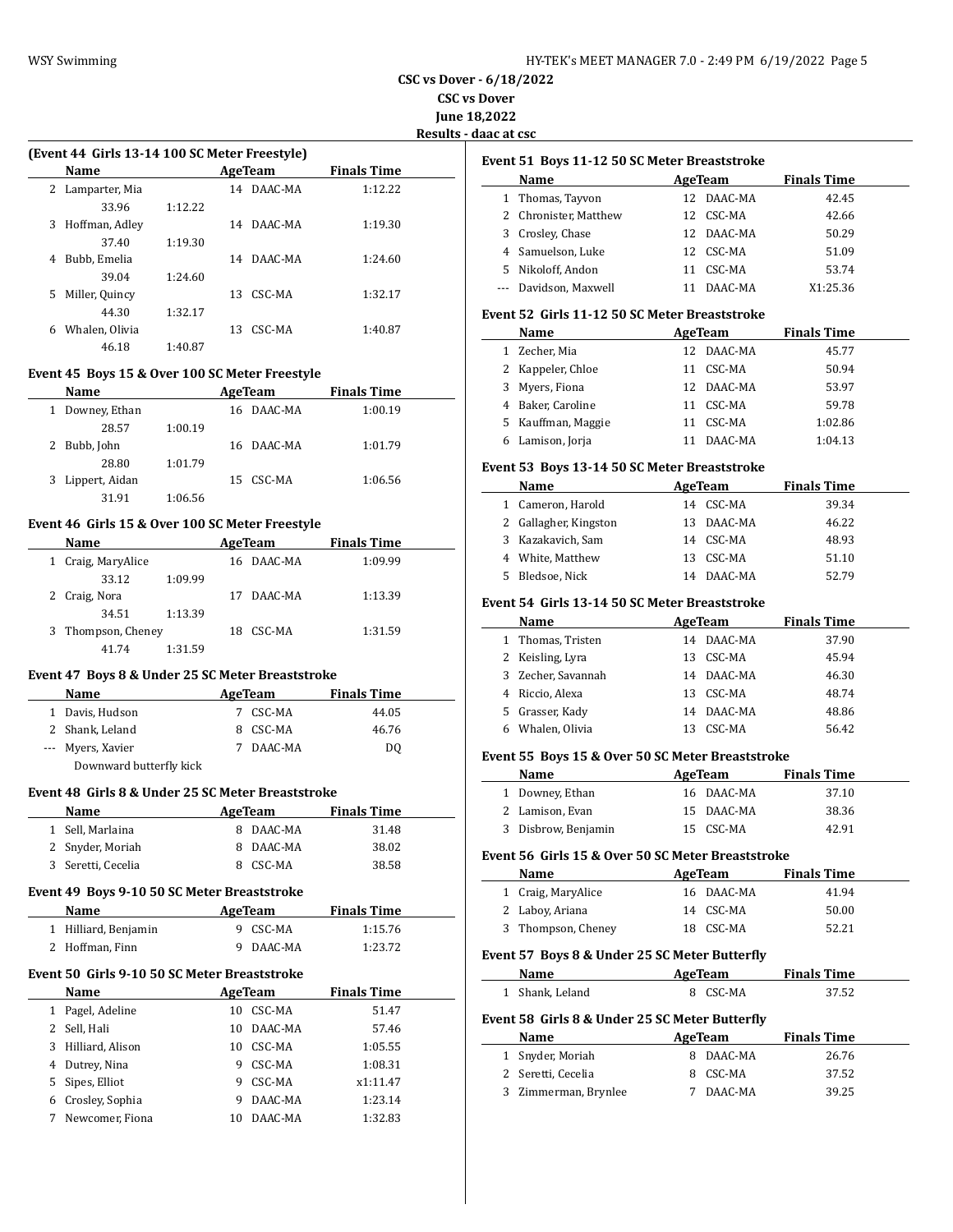| HY-TEK's MEET MANAGER 7.0 - 2:49 PM 6/19/2022 Page 6 |  |  |
|------------------------------------------------------|--|--|
|------------------------------------------------------|--|--|

**CSC vs Dover - 6/18/2022 CSC vs Dover June 18,2022**

**Results - daac a** 

|                | Name                                           |    |                | <b>Example 2 AgeTeam</b> Finals Time |
|----------------|------------------------------------------------|----|----------------|--------------------------------------|
|                | 1 Smith, Ethan                                 |    | 10 DAAC-MA     | 1:03.21                              |
|                | 2 Jackson, Robert                              |    | 10 DAAC-MA     | 1:10.26                              |
|                | Event 60 Girls 9-10 50 SC Meter Butterfly      |    |                |                                      |
|                | Name                                           |    |                | AgeTeam Finals Time                  |
|                | 1 Kondas, Kate                                 |    | 10 CSC-MA      | 53.87                                |
|                | 2 Sell, Ashton                                 |    | 10 DAAC-MA     | 57.11                                |
|                | 3 Nealy, Olivia                                |    | 9 CSC-MA       | 1:06.83                              |
|                | --- Woods, Laila                               |    | 9 DAAC-MA      | DQ                                   |
|                | <b>Alternating Kick</b>                        |    |                |                                      |
|                | Event 61 Boys 11-12 50 SC Meter Butterfly      |    |                |                                      |
|                | Name                                           |    |                | <b>AgeTeam</b> Finals Time           |
|                | 1 Crosley, Chase                               |    | 12 DAAC-MA     | 43.10                                |
|                | 2 Samuelson, Luke                              |    | 12 CSC-MA      | 50.13                                |
|                | 3 Deardorff, Adam                              |    | 12 DAAC-MA     | 53.04                                |
|                | 4 Albin, Aaron                                 |    | 12 DAAC-MA     | 54.68                                |
|                | Event 62 Girls 11-12 50 SC Meter Butterfly     |    |                |                                      |
|                | Name                                           |    |                | AgeTeam Finals Time                  |
|                | 1 Disbrow, Abigail                             |    | 12 CSC-MA      | 43.85                                |
|                | 2 Davis, Charlotte                             |    | 12 CSC-MA      | 47.39                                |
|                | 3 Raffensberger, Audra                         |    | 11 DAAC-MA     | 51.11                                |
|                | 4 Kauffman, Maggie                             |    | 11 CSC-MA      | 53.07                                |
|                | 5 Tate, Camdyn                                 |    | 12 DAAC-MA     | 56.10                                |
| $\overline{a}$ | Wise, Kylie                                    |    | 11 DAAC-MA     | NS                                   |
|                | Event 63 Boys 13-14 50 SC Meter Butterfly      |    |                |                                      |
|                | Name                                           |    |                | AgeTeam Finals Time                  |
|                |                                                |    |                | 32.69                                |
|                | 1 Myers, Brogan                                |    | 14 DAAC-MA     |                                      |
|                | 2 Downey, Owen                                 |    | 13 DAAC-MA     | 36.30                                |
|                | Event 64 Girls 13-14 50 SC Meter Butterfly     |    |                |                                      |
|                | Name                                           |    | AgeTeam        | <b>Finals Time</b>                   |
|                | 1 Booths, Ashleigh                             |    | 14 CSC-MA      | 35.09                                |
|                | 2 Smith, Eden                                  |    | 14 DAAC-MA     | 35.78                                |
|                | 3 Grasser, Kady                                |    | 14 DAAC-MA     | 45.31                                |
|                | 4 Knisely, Isabella                            |    | 13 CSC-MA      | 48.61                                |
|                | 5 Miller, Quincy                               |    | 13 CSC-MA      | 52.44                                |
|                | 6 Andrews, Allysen                             | 13 | DAAC-MA        | 53.01                                |
|                | Event 65 Boys 15 & Over 50 SC Meter Butterfly  |    |                |                                      |
|                | Name                                           |    | <b>AgeTeam</b> | <b>Finals Time</b>                   |
|                | 1 Hockenberry, Mason                           | 15 | DAAC-MA        | 29.46                                |
|                | 2 Bubb, John                                   | 16 | DAAC-MA        | 31.08                                |
|                | 3 Lamison, Evan                                | 15 | DAAC-MA        | 33.15                                |
|                | 4 Disbrow, Benjamin                            |    | 15 CSC-MA      | 37.98                                |
|                | Event 66 Girls 15 & Over 50 SC Meter Butterfly |    |                |                                      |
|                | Name                                           |    | AgeTeam        | <b>Finals Time</b>                   |
|                | 1 Albin, Allison                               |    | 16 DAAC-MA     | 39.70                                |

|              | Event 68 Girls 8 & Under 100 SC Meter Freestyle Relay<br>Team |         | Relay                    | <b>Finals Time</b>      |  |
|--------------|---------------------------------------------------------------|---------|--------------------------|-------------------------|--|
| $\mathbf{1}$ | DAAC-MA                                                       |         | A                        | 1:55.17                 |  |
|              | 1) Sell, Marlaina 8                                           |         |                          | 2) Koontz, Abigail 7    |  |
|              | 3) Zimmerman, Brynlee 7                                       |         |                          | 4) Snyder, Moriah 8     |  |
|              | 2 CSC-MA                                                      |         | A                        | 2:29.88                 |  |
|              | 1) Hill, Erin 8                                               |         |                          | 2) Nikoloff, Ansley 6   |  |
|              | 3) Wenger, Averie 7                                           |         |                          | 4) Seretti, Cecelia 8   |  |
|              | Event 69 Boys 9-10 200 SC Meter Freestyle Relay               |         |                          |                         |  |
|              | Team                                                          |         | Relay                    | <b>Finals Time</b>      |  |
|              | 1 CSC-MA                                                      |         | A                        | 3:27.91                 |  |
|              | 1) Hill, Colin 10                                             |         |                          | 2) Hilliard, Benjamin 9 |  |
|              | 3) Byers, Wyatt 10                                            |         |                          | 4) Samuelson, John 10   |  |
|              | 47.75                                                         | 1:56.17 | 2:44.92                  | 3:27.91                 |  |
|              | Event 70 Girls 9-10 200 SC Meter Freestyle Relay              |         |                          |                         |  |
|              | Team                                                          |         | <b>Relay</b>             | <b>Finals Time</b>      |  |
| $\mathbf{1}$ | DAAC-MA                                                       |         | A                        | 3:01.15                 |  |
|              | 1) Sell, Ashton 10                                            |         | 2) Deardorff, Sophia 10  |                         |  |
|              | 3) Bray, Lydia 9                                              |         | 4) Sell, Hali 10         |                         |  |
|              | 45.69                                                         | 1:32.73 | 2:18.41                  | 3:01.15                 |  |
| 2            | CSC-MA                                                        |         | A                        | 3:27.35                 |  |
|              | 1) Wenger, Camryn 10                                          |         | 2) Davis, Lorelei 10     |                         |  |
|              | 3) Sipes, Elliot 9                                            |         |                          | 4) Baker, Charlotte 9   |  |
|              | 54.41                                                         | 1:40.90 | 2:41.59                  | 3:27.35                 |  |
| 3            | DAAC-MA                                                       |         | C                        | 4:09.10                 |  |
|              | 1) Gallardo, Alyssa 9                                         |         | 2) Farmer, Shiloh 9      |                         |  |
|              | 3) Newcomer, Fiona 10                                         |         | 4) Davidson, Mackenzie 9 |                         |  |
|              | 53.09                                                         | 1:14.49 | 3:10.60                  | 4:09.10                 |  |
| 4            | DAAC-MA                                                       |         | B                        | x4:18.40                |  |
|              | 1) Davenport, Cassidy 9                                       |         | 2) Crosley, Sophia 9     |                         |  |
|              | 3) Andrews, Isabella 9                                        |         | 4) Woods, Laila 9        |                         |  |
|              | 59.86                                                         | 2:09.08 | 3:14.50                  | 4:18.40                 |  |
|              | Event 71 Boys 11-12 200 SC Meter Freestyle Relay              |         |                          |                         |  |
|              | Team                                                          |         | <b>Relay</b>             | <b>Finals Time</b>      |  |
| $\mathbf{1}$ | DAAC-MA                                                       |         | A                        | 2:39.41                 |  |
|              | 1) Crosley, Chase 12                                          |         | 2) Deardorff, Adam 12    |                         |  |
|              | 3) Albin, Aaron 12                                            |         |                          | 4) Thomas, Tayvon 12    |  |
|              | 39.68                                                         | 1:20.44 | 2:03.74                  | 2:39.41                 |  |
|              | CSC-MA                                                        |         | A                        | DQ                      |  |
|              | Early take-off swimmer #4                                     |         |                          |                         |  |
|              | 1) Nikoloff, Andon 11                                         |         |                          | 2) Napoli, Joseph 11    |  |

# **Event 72 Girls 11-12 200 SC Meter Freestyle Relay**

3) White, Brandon 11 4) Samuelson, Luke 12 40.44 1:29.03 2:25.31 DQ

| Team                  |         | Relay   | <b>Finals Time</b>     |  |
|-----------------------|---------|---------|------------------------|--|
| CSC-MA                |         | A       | 2:45.98                |  |
| 1) Baker, Caroline 11 |         |         | 2) Davis, Charlotte 12 |  |
| 3) Donley, Ella 11    |         |         | 4) Gooden, Breanna 12  |  |
| 45.03                 | 1:23.56 | 2:08.46 | 2:45.98                |  |
| DAAC-MA               |         | A       | 3:23.59                |  |
| 1) Grim, Ellie 11     |         |         | 2) Myers, Fiona 12     |  |
| 3) Irvine, Makenna 11 |         |         | 4) Lamison, Jorja 11   |  |
| 53.08                 | 1:35.60 | 2:27.25 | 3:23.59                |  |